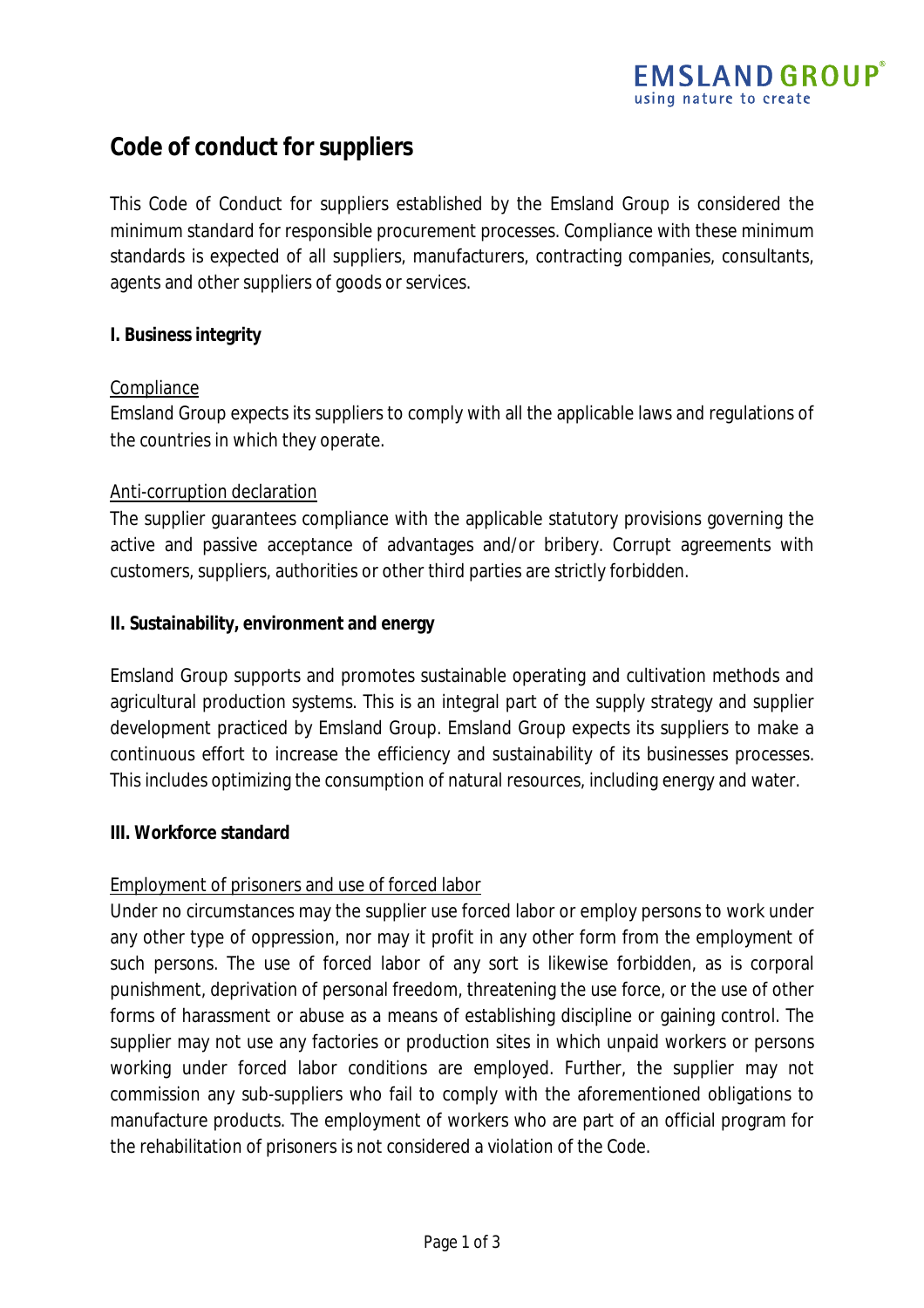# Child labor

The use of child labor by the supplier is strictly forbidden. Child labor refers to all activities performed by children which involve any mental, physical, social or moral endangerment of or injury to children and which are opposed to their educational needs.

## Working hours

The supplier must ensure that its employees work in compliance with all laws and obligatory industry standards relating to working hours. In the event that a statutory requirement is in conflict with an obligatory industry standard, the regulation applicable under national law takes precedence.

# Remuneration

The salaries and social contributions paid to the employees must be in compliance with the applicable laws and binding tariff agreements. The same applies for overtime and other additional payments.

# Prohibition of discrimination

The supplier shall, in the process of hiring and employing workers, ensure compliance with the applicable statutory provisions on the prohibition of discrimination on grounds of race, skin color, religious affinity, gender, age, physical condition, national origin or other differentiation prohibited by law.

# Freedom of association and right to collective bargaining

The supplier respects the right of its employees to freedom of association and collective bargaining, as long as this does not run counter to national regulations or standards.

# **IV. Occupational health and safety**

#### Working environment

The supplier must offer its employees safe and healthy working conditions and - where available - safe living conditions. The provision of clean drinking water, adequate sanitary facilities, emergency exits and basic safety equipment, access to emergency medical aid and appropriately illuminated and equipped workstations is considered the minimum requirement. In addition, factories and facilities must be built and maintained in compliance with the standards set by applicable laws and regulations.

#### Product quality and safety

All products and services provided by the supplier must meet the standards of quality and safety prescribed by applicable law. With regard to business-related activities with or on behalf of Emsland Group, the supplier must comply with the quality standards set by Emsland Group.